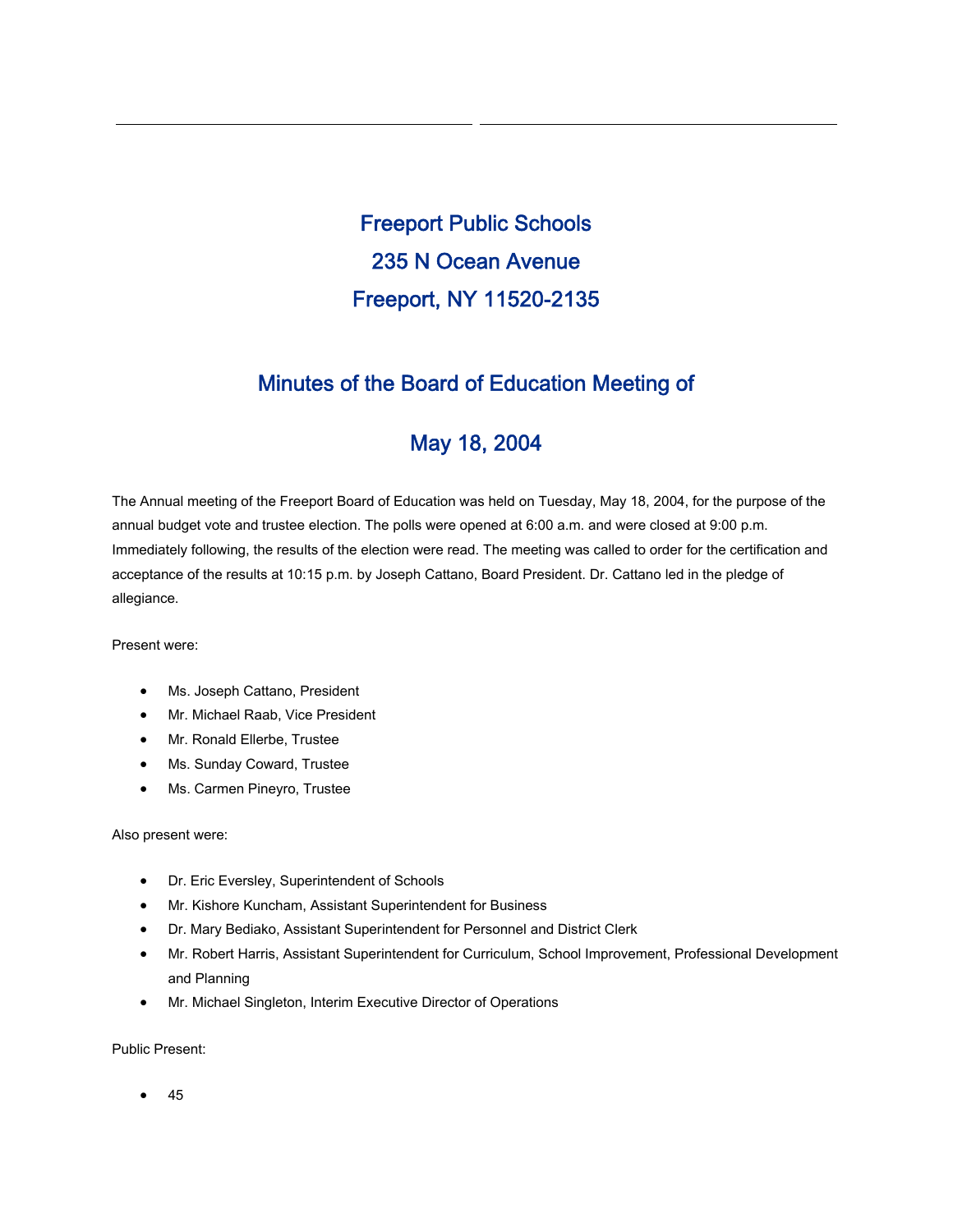#### Certification of the Results of the School Budget Vote & Election

The Chairperson of the Election and the District Clerk of the Board of Education of the Freeport Union Free School District, does hereby solemnly swear that I have canvassed the returns of the Inspectors of Election and the results were as follows:

- That at the School Budget Vote & Election, held May 18, 2004, the total number of votes cast for Proposition # 1, resolving that the School Budget of \$112,772,779 be adopted and the necessary amount be raised by tax upon the taxable property located in Freeport Union Free School District, Town of Hempstead, Freeport, New York, for the year 2004-2005, was 2,125
- That the total number of yes votes cast for Proposition #1 was: 999;
- That the total number of no votes cast for Proposition #1 was: 1,126; and
- That at said vote and election, the total number of votes cast for Proposition #2, resolving that the Freeport Memorial Library Budget amount of \$4,630,027 be adopted and the necessary amount be raised by tax upon the taxable property located in Freeport Union Free School District, Town of Hempstead, Freeport, New York, for the year 2004-2005, was: 2,057;
- That the total number of yes votes cast for Proposition # 2 was: 1,146;
- That the total number of no votes cast for Proposition # 2 was: 911; and
- That at said election, the total number of votes cast for two offices of School Trustee, for a three year term to begin July 1, 2004, and end June 30, 2007, was:
	- o That the total number of votes cast for Michael Raab was 933;
	- o \*That the total number of votes cast for Joseph Cattano was 922;
	- o That the total number of votes cast for Debra McQuillan was 1,148;
	- o That the total number of votes cast for Steven Pouyat was 894

Acceptance of the Results of the School Budget Vote & Election

BE IT RESOLVED, that the Board of Education of the Freeport Union Free School District hereby accepts the results of the annual budget vote and trustee election held this date, May 18, 2004, as certified by the Chairperson of Election and the District Clerk; and

BE IT FURTHER RESOLVED that Proposition #1, *School Budget* has been *defeated* by the registered voters of this District; and

That Proposition #2, Freeport Memorial Library Budget has been approved by the registered voters of this District; and

That Debra McQuillan and Michael Raab have been elected as trustees for a term of three years to begin July 1, 2004 and end June 30, 2007; and,

- Motion to accept: Ellerbe
- Second to motion: Coward